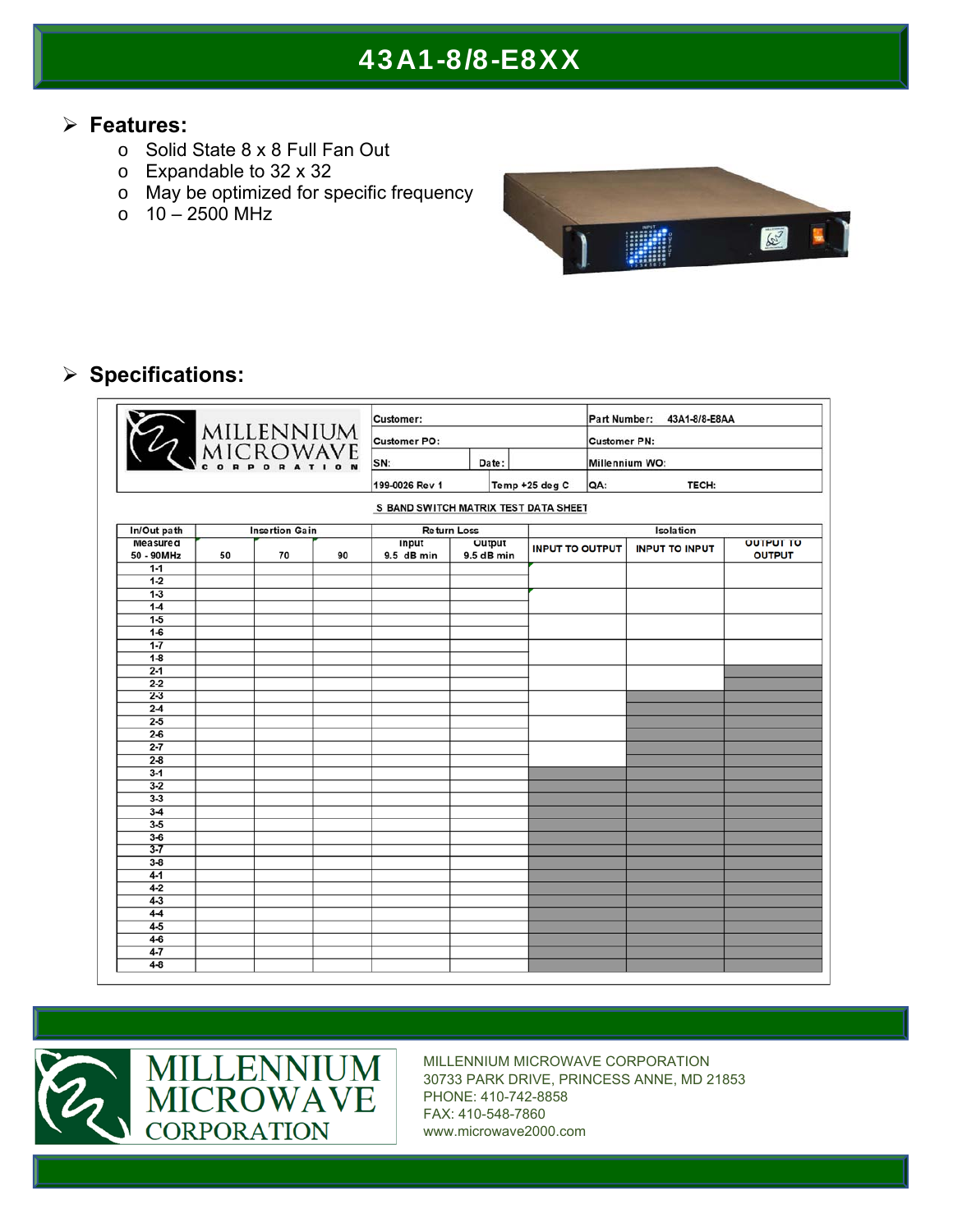| MILLENNIUM<br>MICROWAVE |    |    | Customer:    |                               |              |  | Part Number:<br>43A1-8/8-E8AA |     |                       |                  |
|-------------------------|----|----|--------------|-------------------------------|--------------|--|-------------------------------|-----|-----------------------|------------------|
|                         |    |    | Customer PO: |                               |              |  | Customer PN:                  |     |                       |                  |
|                         |    |    |              |                               | SN:<br>Date: |  |                               |     | Millennium WO:        |                  |
|                         |    |    |              | 199-0026 Rev 1                |              |  | Temp +25 deg C                | QA: | TECH:                 |                  |
|                         |    |    |              | SWITCH MATRIX TEST DATA SHEET |              |  |                               |     |                       |                  |
| In/Out path             |    |    |              | <b>Return Loss</b>            |              |  |                               |     | Isolation             |                  |
| Measured                |    |    |              | Input                         | Output       |  |                               |     |                       | <b>OUTPUT TO</b> |
| 50 - 90MHz              | 50 | 70 | 90           | 9.5 dB min                    | 9.5 dB min   |  | <b>INPUT TO OUTPUT</b>        |     | <b>INPUT TO INPUT</b> | <b>OUTPUT</b>    |
| $5-1$                   |    |    |              |                               |              |  |                               |     |                       |                  |
| $5 - 2$                 |    |    |              |                               |              |  |                               |     |                       |                  |
| $5-3$                   |    |    |              |                               |              |  |                               |     |                       |                  |
| $5 - 4$                 |    |    |              |                               |              |  |                               |     |                       |                  |
| $5 - 5$                 |    |    |              |                               |              |  |                               |     |                       |                  |
| $5-6$                   |    |    |              |                               |              |  |                               |     |                       |                  |
| $5 - 7$                 |    |    |              |                               |              |  |                               |     |                       |                  |
| $5 - 8$                 |    |    |              |                               |              |  |                               |     |                       |                  |
| $6-1$                   |    |    |              |                               |              |  |                               |     |                       |                  |
| $6-2$                   |    |    |              |                               |              |  |                               |     |                       |                  |
| $6-3$                   |    |    |              |                               |              |  |                               |     |                       |                  |
| $6-4$                   |    |    |              |                               |              |  |                               |     |                       |                  |
| $6-5$                   |    |    |              |                               |              |  |                               |     |                       |                  |
| $6-6$                   |    |    |              |                               |              |  |                               |     |                       |                  |
| $6 - 7$                 |    |    |              |                               |              |  |                               |     |                       |                  |
| $6 - 8$                 |    |    |              |                               |              |  |                               |     |                       |                  |
| $7 - 1$                 |    |    |              |                               |              |  |                               |     |                       |                  |
| $7-2$                   |    |    |              |                               |              |  |                               |     |                       |                  |
| $7 - 3$                 |    |    |              |                               |              |  |                               |     |                       |                  |
| $7-4$                   |    |    |              |                               |              |  |                               |     |                       |                  |
| $7 - 5$                 |    |    |              |                               |              |  |                               |     |                       |                  |
| $7-6$                   |    |    |              |                               |              |  |                               |     |                       |                  |
| $7 - 7$                 |    |    |              |                               |              |  |                               |     |                       |                  |
| $7 - 8$                 |    |    |              |                               |              |  |                               |     |                       |                  |
| $8 - 1$                 |    |    |              |                               |              |  |                               |     |                       |                  |
| $8 - 2$                 |    |    |              |                               |              |  |                               |     |                       |                  |
| $8-3$                   |    |    |              |                               |              |  |                               |     |                       |                  |
| $8-4$                   |    |    |              |                               |              |  |                               |     |                       |                  |
| $8 - 5$                 |    |    |              |                               |              |  |                               |     |                       |                  |
| $8 - 6$                 |    |    |              |                               |              |  |                               |     |                       |                  |
| $8 - 7$                 |    |    |              |                               |              |  |                               |     |                       |                  |
| $8 - 8$                 |    |    |              |                               |              |  |                               |     |                       |                  |

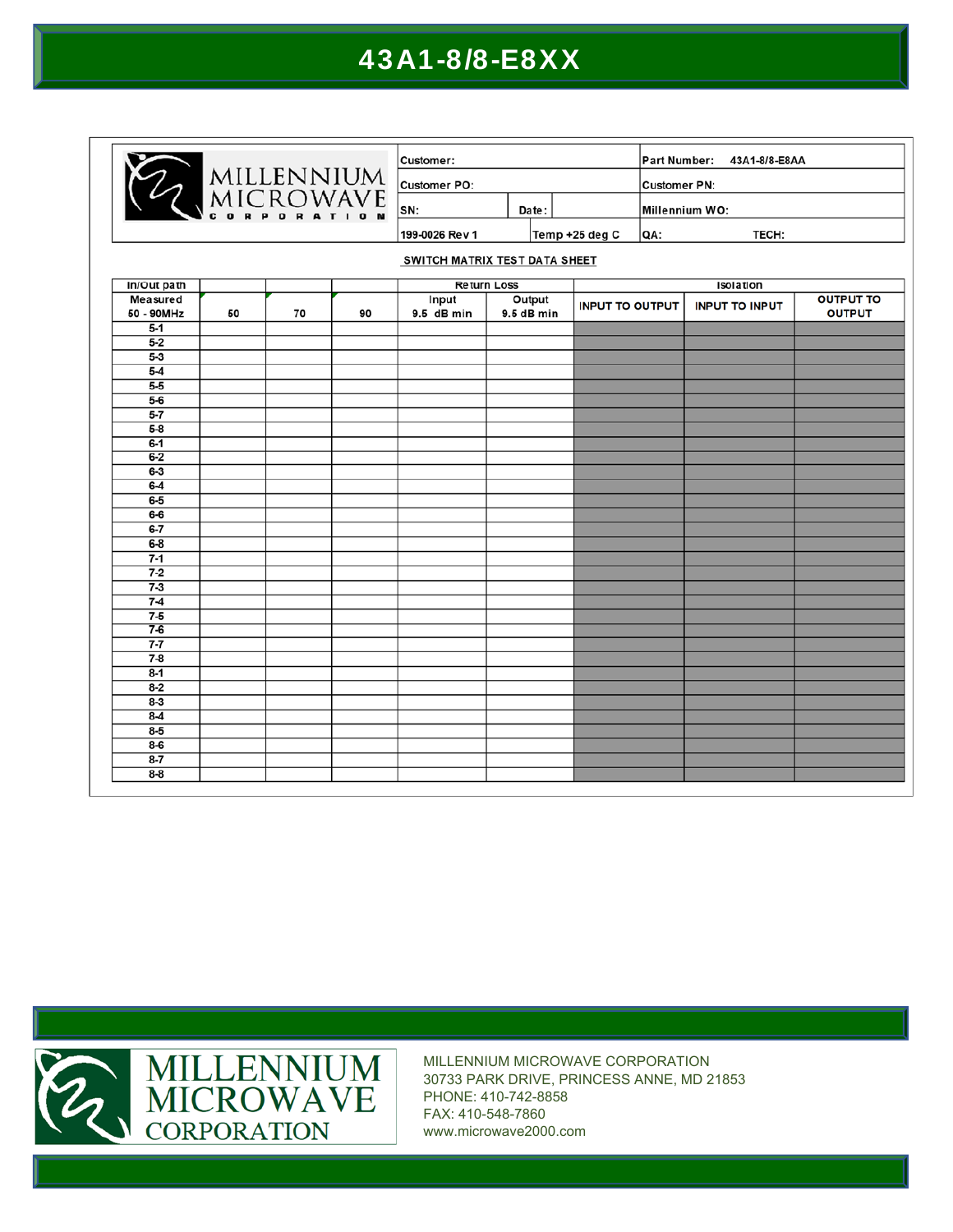| <b>Isolation measurements</b> |                |                                 |  |  |                                                   |  |                                      |  |  |  |        |                | k                      |  |                 |                |
|-------------------------------|----------------|---------------------------------|--|--|---------------------------------------------------|--|--------------------------------------|--|--|--|--------|----------------|------------------------|--|-----------------|----------------|
|                               |                |                                 |  |  | <b>INPUT TO OUTPUT</b>                            |  |                                      |  |  |  |        |                |                        |  |                 |                |
|                               |                |                                 |  |  | Reference: 008-0178                               |  |                                      |  |  |  |        |                |                        |  |                 |                |
|                               | IN             | <b>OUT</b>                      |  |  |                                                   |  |                                      |  |  |  |        |                | <b>CONNECT ALL INF</b> |  |                 |                |
| Select                        | $\overline{2}$ | 4                               |  |  | $RF$ in 2                                         |  | RF out 1                             |  |  |  |        |                | Select                 |  | 4               | и              |
|                               |                | Normalize response              |  |  |                                                   |  |                                      |  |  |  |        |                | Select                 |  | $\overline{2}$  | $\frac{2}{3}$  |
| Select                        | 1              | 4                               |  |  | RF in 2 RF out 1                                  |  |                                      |  |  |  |        |                | Select                 |  | $\overline{3}$  |                |
|                               |                | Record worst case isolation dBc |  |  |                                                   |  |                                      |  |  |  |        |                | Select                 |  | $\overline{4}$  | 4              |
| Select                        | 3              | 4                               |  |  | RF in 2                                           |  | RF out 1                             |  |  |  |        |                | Select                 |  | $\overline{5}$  |                |
|                               |                | Record worst case isolation dBc |  |  |                                                   |  |                                      |  |  |  |        | $\overline{2}$ | Select                 |  | $6\overline{6}$ | 567            |
| Select                        | $\overline{5}$ | 4                               |  |  | $RF$ in 5                                         |  | RF out 1                             |  |  |  |        |                | Select                 |  | $\overline{7}$  |                |
|                               |                | Normalize response              |  |  |                                                   |  |                                      |  |  |  |        |                | Select                 |  | $\overline{8}$  | $\overline{8}$ |
| Select                        | 4              | 4                               |  |  | $RF$ in 5                                         |  | RF out 1                             |  |  |  |        |                | $RF$ IN                |  |                 | TEF            |
|                               |                | Record worst case isolation dBc |  |  |                                                   |  |                                      |  |  |  |        | 3              | IN <sub>1</sub>        |  |                 |                |
| Select                        | 6              | 4                               |  |  | RF in 5                                           |  | RF out 1                             |  |  |  |        |                |                        |  |                 |                |
|                               |                |                                 |  |  | Record worst case isolation dBc<br>$\overline{4}$ |  |                                      |  |  |  | Record |                |                        |  |                 |                |
| Select                        |                | $\overline{5}$                  |  |  | RF in 7                                           |  | RF out 5                             |  |  |  |        |                | IN <sub>2</sub>        |  |                 |                |
|                               |                | Normalize response              |  |  |                                                   |  |                                      |  |  |  |        |                |                        |  |                 |                |
| Select                        | 6              | 5                               |  |  | RF in 7 RF out 5                                  |  |                                      |  |  |  |        |                |                        |  |                 |                |
|                               |                | Record worst case isolation dBc |  |  |                                                   |  |                                      |  |  |  |        | $\overline{5}$ |                        |  | Record          |                |
| Select                        | $\overline{8}$ | $\overline{5}$                  |  |  | RF in 7                                           |  | RF out 5                             |  |  |  |        |                |                        |  |                 |                |
|                               |                | Record worst case isolation dBc |  |  |                                                   |  |                                      |  |  |  |        | 6              |                        |  | Record          |                |
| Select                        | $\overline{4}$ | $\overline{5}$                  |  |  | RF in 4                                           |  | RF out 5                             |  |  |  |        |                | IN <sub>4</sub>        |  |                 |                |
|                               |                | Normalize response              |  |  |                                                   |  |                                      |  |  |  |        |                |                        |  |                 |                |
| Select                        | $\overline{5}$ | $\overline{5}$                  |  |  | $RF$ in $4$                                       |  | RF out 5                             |  |  |  |        |                |                        |  |                 |                |
|                               |                |                                 |  |  |                                                   |  | 7<br>Record worst case isolation dBc |  |  |  |        |                | Record                 |  |                 |                |
| Select                        | 3              | $\overline{5}$                  |  |  | RF in 4                                           |  | RF out 5                             |  |  |  |        |                |                        |  |                 |                |
|                               |                | Record worst case isolation dBc |  |  |                                                   |  |                                      |  |  |  |        | $\overline{8}$ |                        |  | Record          |                |

|                | <b>Isolation measurements</b>                   |  |                  |                                 |                  |  |                  |                  |  |  |   |   |   |
|----------------|-------------------------------------------------|--|------------------|---------------------------------|------------------|--|------------------|------------------|--|--|---|---|---|
|                | <b>INPUT TO INPUT</b>                           |  |                  |                                 |                  |  |                  |                  |  |  |   |   |   |
|                | Reference: 008-0182                             |  |                  |                                 |                  |  |                  |                  |  |  |   |   |   |
|                | CONNECT ALL INPUTS TO THEIR RESPECTIVE OUTPUTS, |  |                  |                                 |                  |  |                  |                  |  |  |   |   |   |
|                | Select                                          |  | 1<br>1           |                                 |                  |  |                  |                  |  |  |   |   |   |
|                | Select                                          |  | $\overline{2}$   | $\overline{2}$                  |                  |  |                  |                  |  |  |   |   |   |
|                | Select                                          |  | 3                | 3                               |                  |  |                  |                  |  |  |   |   |   |
| 1              | Select                                          |  | 4                | 4                               |                  |  |                  |                  |  |  |   |   |   |
|                | Select                                          |  | $\overline{5}$   | $\overline{5}$                  |                  |  |                  |                  |  |  |   |   |   |
| $\overline{2}$ | Select                                          |  | $\overline{6}$   | $\overline{6}$                  |                  |  |                  |                  |  |  |   |   |   |
|                | Select                                          |  | 7                | 7                               |                  |  |                  |                  |  |  |   |   |   |
|                | Select                                          |  | $\overline{8}$   | $\overline{8}$                  |                  |  |                  |                  |  |  |   |   |   |
|                | $RF$ IN                                         |  | <b>TERMINATE</b> |                                 |                  |  |                  | <b>RF OUT</b>    |  |  |   |   |   |
| 3              | IN <sub>1</sub>                                 |  | OUT <sub>1</sub> |                                 |                  |  |                  |                  |  |  |   |   |   |
|                |                                                 |  |                  | IN <sub>2</sub>                 |                  |  | OUT <sub>2</sub> |                  |  |  |   |   |   |
| 4              | Record worst case isolation dBa                 |  |                  |                                 |                  |  |                  |                  |  |  |   |   |   |
|                | IN <sub>2</sub>                                 |  |                  | OUT <sub>2</sub>                |                  |  |                  |                  |  |  |   |   |   |
|                |                                                 |  | IN <sub>1</sub>  |                                 |                  |  |                  |                  |  |  |   |   |   |
|                |                                                 |  | IN <sub>3</sub>  |                                 |                  |  |                  | OUT <sub>1</sub> |  |  |   |   |   |
| 5              |                                                 |  |                  | Record worst case isolation dBa |                  |  |                  |                  |  |  |   |   | 2 |
|                |                                                 |  |                  |                                 |                  |  | OUT <sub>3</sub> |                  |  |  |   |   |   |
| ĥ              | Record worst case isolation dBa                 |  |                  |                                 |                  |  |                  |                  |  |  | 3 |   |   |
|                | IN <sub>4</sub>                                 |  |                  |                                 | OUT <sub>4</sub> |  |                  |                  |  |  |   |   |   |
|                |                                                 |  |                  |                                 | IN <sub>5</sub>  |  |                  |                  |  |  |   |   |   |
|                |                                                 |  |                  |                                 | IN <sub>3</sub>  |  | OUT <sub>5</sub> |                  |  |  |   |   |   |
| 5              | Record worst case isolation dBa                 |  |                  |                                 |                  |  |                  |                  |  |  |   | 4 |   |
|                |                                                 |  |                  |                                 |                  |  |                  | OUT <sub>3</sub> |  |  |   |   |   |
| ġ              |                                                 |  |                  | Record worst case isolation dBa |                  |  |                  |                  |  |  |   |   | 5 |
|                |                                                 |  |                  |                                 |                  |  |                  |                  |  |  |   |   |   |

|        | <b>Isolation measurements</b>   |  |   |  |                  |                 |      |  |                |  |  |
|--------|---------------------------------|--|---|--|------------------|-----------------|------|--|----------------|--|--|
|        |                                 |  |   |  | OUTPUT TO OUTPUT |                 |      |  |                |  |  |
|        | Reference: 008-0179             |  |   |  |                  |                 |      |  |                |  |  |
|        | RF OUT<br>RF IN                 |  |   |  |                  |                 |      |  |                |  |  |
| Select |                                 |  |   |  | <b>OUTPUT 1</b>  |                 |      |  |                |  |  |
| Select |                                 |  |   |  |                  | <b>OUTPUT 2</b> |      |  |                |  |  |
|        | Record worst case isolation dBc |  |   |  |                  |                 |      |  |                |  |  |
| Select |                                 |  | 8 |  |                  | OUTPUT 8        |      |  |                |  |  |
|        | Record worst case isolation dBc |  |   |  |                  |                 |      |  | $\overline{2}$ |  |  |
|        | Select<br>5                     |  | 5 |  | OUTPUT 5         |                 |      |  |                |  |  |
|        | 5<br>Select                     |  | 4 |  |                  | <b>OUTPUT4</b>  |      |  |                |  |  |
|        | Record worst case isolation dBc |  |   |  |                  |                 |      |  | 3              |  |  |
| Select |                                 |  |   |  |                  |                 | UT 6 |  |                |  |  |
|        | Record worst case isolation dBc |  |   |  |                  |                 |      |  | $\overline{4}$ |  |  |

| <b>Insertion Gain</b> |        |             |        |  |  |  |  |  |  |  |
|-----------------------|--------|-------------|--------|--|--|--|--|--|--|--|
| <b>Full Fan-Out</b>   |        |             |        |  |  |  |  |  |  |  |
|                       |        | Frequencies |        |  |  |  |  |  |  |  |
|                       | 50 MHz | 70 MHz      | 90 MHz |  |  |  |  |  |  |  |
| $1 - 1$               |        |             |        |  |  |  |  |  |  |  |
| $2 - 1$               |        |             |        |  |  |  |  |  |  |  |
| $3-1$                 |        |             |        |  |  |  |  |  |  |  |
| $4 - 1$               |        |             |        |  |  |  |  |  |  |  |
| $5-1$                 |        |             |        |  |  |  |  |  |  |  |
| $6 - 1$               |        |             |        |  |  |  |  |  |  |  |
| $7 - 1$               |        |             |        |  |  |  |  |  |  |  |
| $8 - 1$               |        |             |        |  |  |  |  |  |  |  |